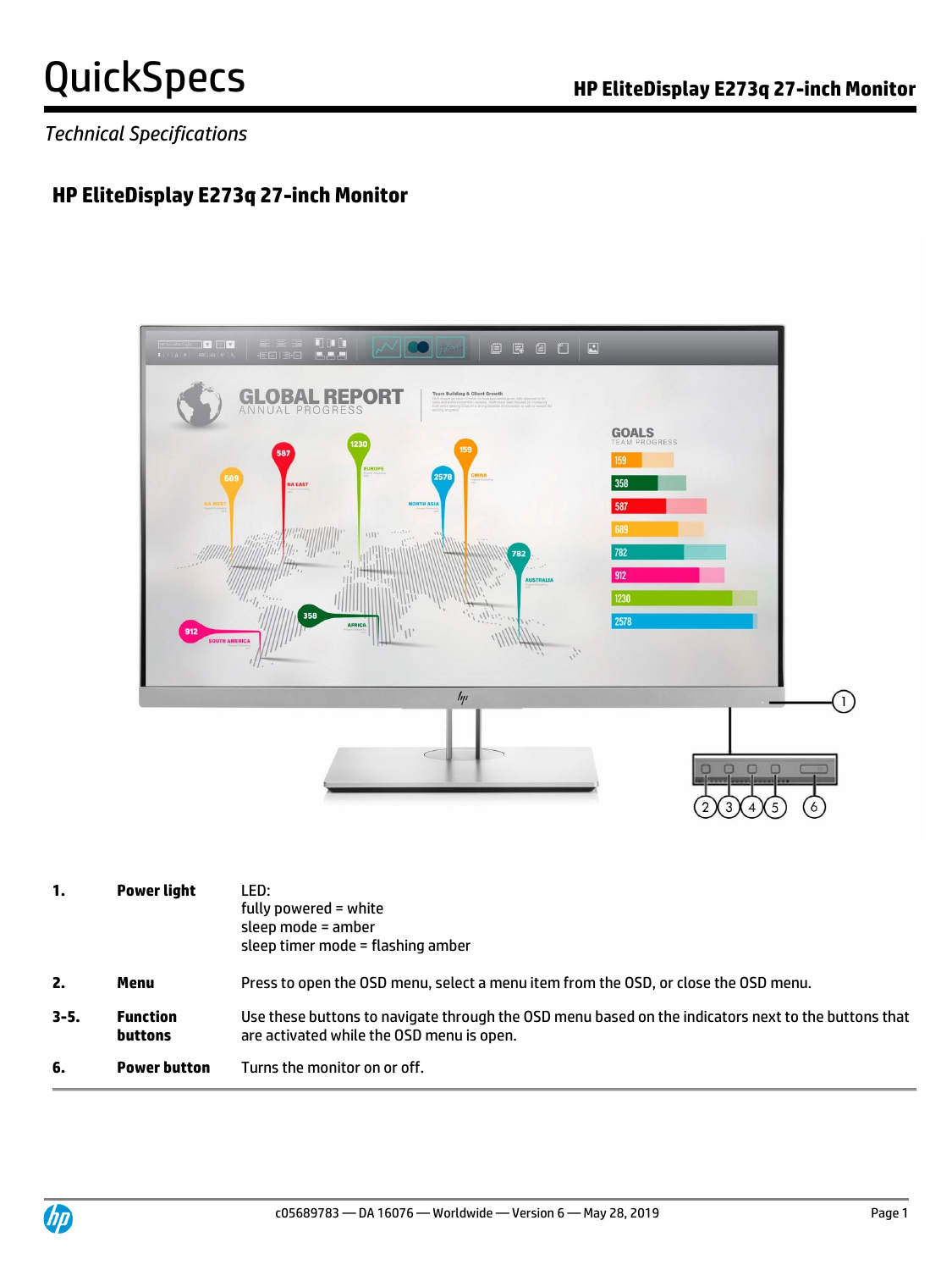

### *Technical Specifications*



- **1. Power connector**
- **2. DisplayPort 1.2**
- **3. HDMI 1.4**
- **4. VGA**
- **5. USB Type-C™ upstream port**
- **6. USB 3.0 downstream**

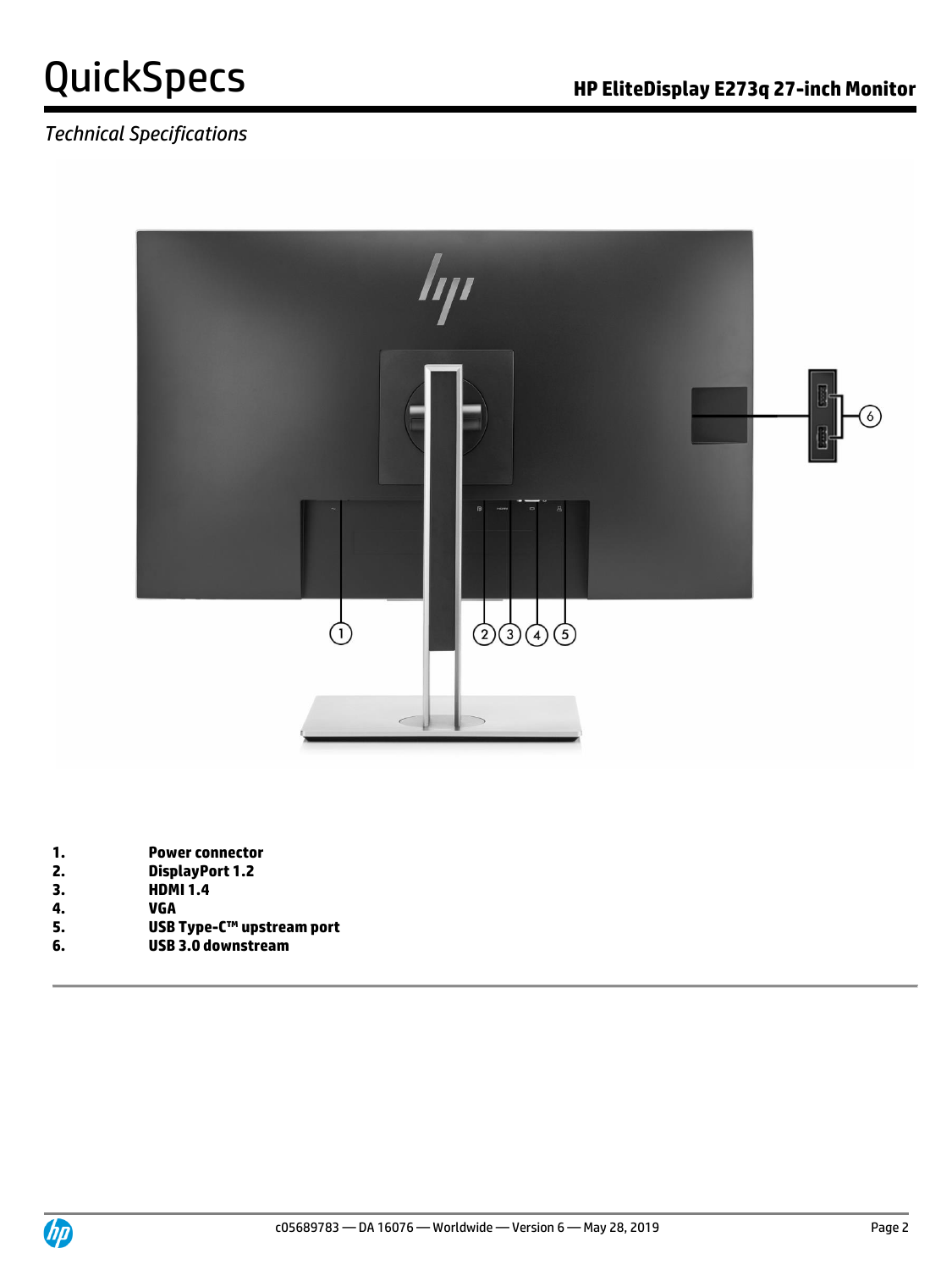### *Technical Specifications*

| <b>Models</b>        | 1FH52AA, 1FH52AC, 1FH52A8, 1FH52AT, 1FH52AS, 1FH52U9                                                                                          |                                                                                                                                                                                                   |  |
|----------------------|-----------------------------------------------------------------------------------------------------------------------------------------------|---------------------------------------------------------------------------------------------------------------------------------------------------------------------------------------------------|--|
| Panel*               | <b>Type</b>                                                                                                                                   | 27-inch IPS, Micro Edge LED Backlit                                                                                                                                                               |  |
|                      | <b>Viewable Image Area</b>                                                                                                                    | 68,5 cm (27 in) widescreen; diagonally measured                                                                                                                                                   |  |
|                      | (diagonal)                                                                                                                                    |                                                                                                                                                                                                   |  |
|                      | <b>Panel Active Area</b>                                                                                                                      | 59,67 x 33,56 cm (23.49 × 13.21 in.)                                                                                                                                                              |  |
|                      | $(W \times H)$                                                                                                                                |                                                                                                                                                                                                   |  |
|                      | <b>Panel Type</b>                                                                                                                             | <b>IPS</b>                                                                                                                                                                                        |  |
|                      | <b>Resolution</b>                                                                                                                             | 2560x1440 @ 60Hz (digital inputs only USB Type-C, DisplayPort, and                                                                                                                                |  |
|                      |                                                                                                                                               | $HDMI)^*$                                                                                                                                                                                         |  |
|                      | <b>Aspect Ratio</b>                                                                                                                           | 16:9                                                                                                                                                                                              |  |
|                      | <b>Viewing Angle (typical)</b>                                                                                                                | Up to 178° horizontal/178° vertical (10:1 minimum contrast ratio)                                                                                                                                 |  |
|                      | <b>Brightness (typical)</b>                                                                                                                   | 350 cd/m <sup>2</sup>                                                                                                                                                                             |  |
|                      | <b>Contrast Ratio (typical)</b>                                                                                                               | 1,000:1                                                                                                                                                                                           |  |
|                      | <b>Dynamic Contrast Ratio (typical)</b>                                                                                                       | 5,000,000:1                                                                                                                                                                                       |  |
|                      | <b>Response Time (typical)****</b>                                                                                                            | 5 ms                                                                                                                                                                                              |  |
|                      | <b>Pixel Pitch*</b>                                                                                                                           | $0.2331$ mm                                                                                                                                                                                       |  |
|                      | <b>Pixel Per Inch (PPI)</b>                                                                                                                   | 108.8                                                                                                                                                                                             |  |
|                      | <b>Backlight Lamp Life</b>                                                                                                                    | 30,000 hours minimum                                                                                                                                                                              |  |
|                      | (to half brightness)                                                                                                                          |                                                                                                                                                                                                   |  |
|                      | <b>Color Support***</b>                                                                                                                       | Up to 16.7 million colors with the use of FRC technology (8 bit)                                                                                                                                  |  |
|                      | <b>Color Gamut</b>                                                                                                                            | 99.6% sRGB                                                                                                                                                                                        |  |
|                      | <b>Surface Hardness</b>                                                                                                                       | 3H                                                                                                                                                                                                |  |
|                      | <b>Flicker Free</b>                                                                                                                           | Yes.                                                                                                                                                                                              |  |
|                      | <b>Low Blue Light Capable</b>                                                                                                                 | Yes, user selectable in OSD menu                                                                                                                                                                  |  |
|                      | <b>Anti-Glare</b>                                                                                                                             | Yes                                                                                                                                                                                               |  |
|                      |                                                                                                                                               | *All performance specifications represent the typical specifications provided by HP's component                                                                                                   |  |
|                      | manufacturers; actual performance may vary either higher or lower.<br>*** With the use of FRC technology.<br>user guide for more information. | ** The video card of the connected PC must be capable of supporting 2560x1440 at 60 Hz<br>****Product default is 14ms response time and can be adjusted to as low as 5ms in the display menu. See |  |
| <b>User Controls</b> | <b>On Screen Display</b>                                                                                                                      | Brightness, Contrast, Color Control, Input Control, Image Control,                                                                                                                                |  |
|                      | (OSD) User Controls                                                                                                                           | Power Control, Menu Control, Management, Language, Information,                                                                                                                                   |  |
|                      |                                                                                                                                               | Exit                                                                                                                                                                                              |  |
|                      | <b>Monitor Control Buttons or</b>                                                                                                             | Menu, Information/Auto-Adjust (assignable), Viewing Mode                                                                                                                                          |  |
|                      | <b>Switches</b>                                                                                                                               | (assignable), Next Active Input (assignable),                                                                                                                                                     |  |
|                      | <b>User-Assignable Function Buttons</b>                                                                                                       | <b>Yes, 20</b>                                                                                                                                                                                    |  |
|                      | <b>Languages</b>                                                                                                                              | 10 (English, Spanish, German, French, Italian, Netherlands,                                                                                                                                       |  |
|                      |                                                                                                                                               | Portuguese, Japanese, T-Chinese and S-Chinese)                                                                                                                                                    |  |
| Signal Interface/    | <b>Horizontal Frequency</b>                                                                                                                   | 30 - 90 kHz (VGA, DP, HDMI, USB-C)                                                                                                                                                                |  |
| <b>Performance</b>   | <b>Vertical Frequency</b>                                                                                                                     | 50 - 60 Hz (VGA, DP, HDMI, USB-C)                                                                                                                                                                 |  |
|                      | <b>Native Resolution</b>                                                                                                                      | 2560x1440@60Hz*                                                                                                                                                                                   |  |
|                      | <b>Preset VESA Graphic Modes (non-</b>                                                                                                        | 640 x 480 @ 60Hz                                                                                                                                                                                  |  |
|                      | interlaced)                                                                                                                                   | 720 x 400 @ 70 Hz                                                                                                                                                                                 |  |
|                      |                                                                                                                                               | 800 x 600 @ 60 Hz                                                                                                                                                                                 |  |
|                      |                                                                                                                                               | 1024 x 768 @ 60 Hz                                                                                                                                                                                |  |
|                      |                                                                                                                                               | 1280 x 720 @ 60 Hz                                                                                                                                                                                |  |
|                      |                                                                                                                                               | 1280 x 800 @ 60 Hz                                                                                                                                                                                |  |
|                      |                                                                                                                                               | 1280 x 1024 @ 60 Hz                                                                                                                                                                               |  |
|                      |                                                                                                                                               | 1440 x 900 @ 60 Hz                                                                                                                                                                                |  |
|                      |                                                                                                                                               | 1600 x 900 @ 60 Hz                                                                                                                                                                                |  |
|                      |                                                                                                                                               | 1600 x 1200 @ 60 Hz                                                                                                                                                                               |  |

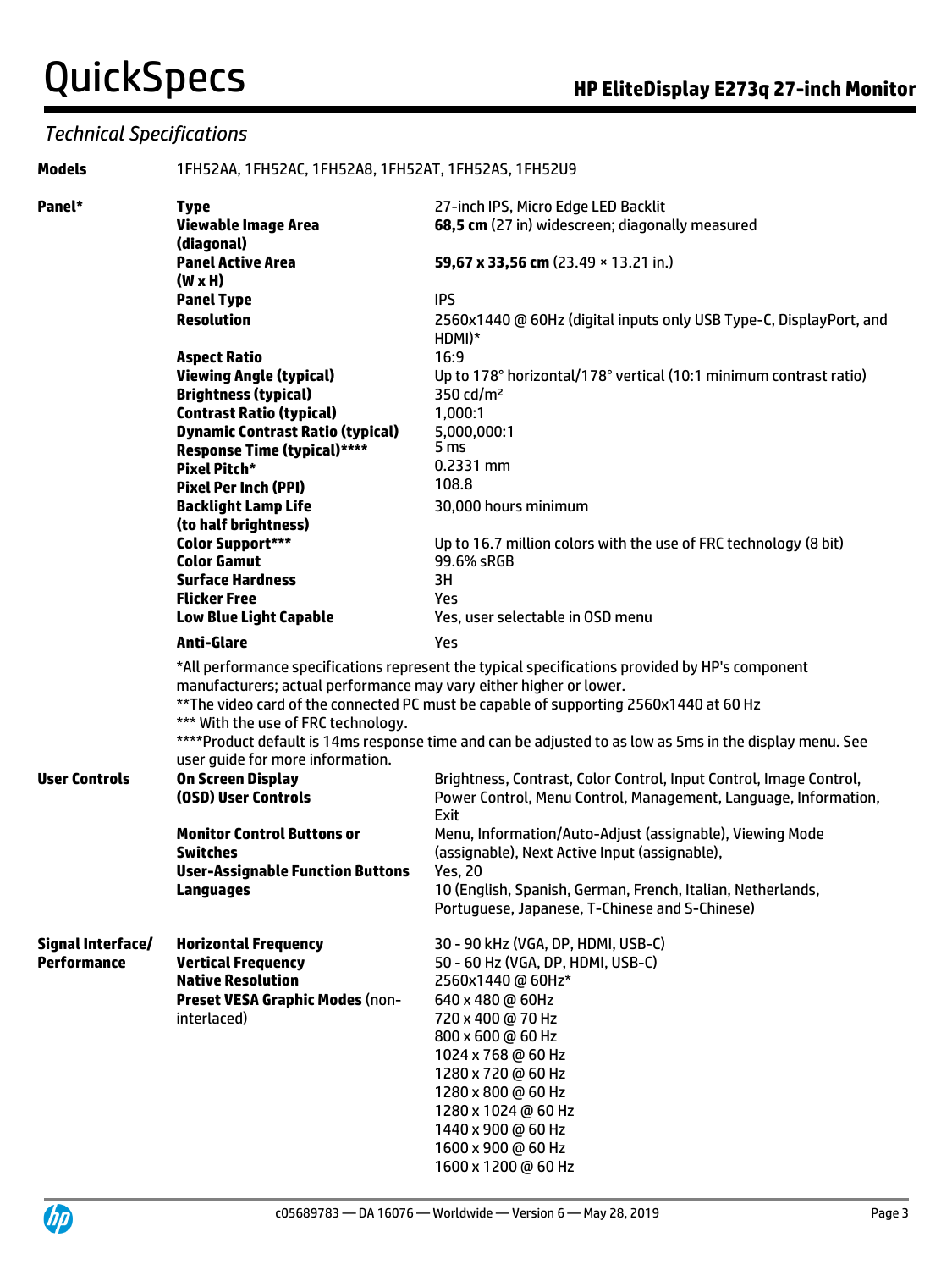### *Technical Specifications*

|                                           | <b>Maximum Pixel Clock Speed</b><br><b>Default Color Temperature</b>                                                                                                                               | 1680 x 1050 @ 60 Hz<br>1920 x 1080 @ 60 Hz<br>1920 x 1200 @ 60 Hz<br>HDMI)<br>200 (VGA); 250 MHz(DP, HDMI, USB-C)<br><b>Neutral (6500)</b> | 2560 x 1400 @ 60 Hz (Digital inputs only USB Type C, DisplayPort,                                                                                                                                                     |
|-------------------------------------------|----------------------------------------------------------------------------------------------------------------------------------------------------------------------------------------------------|--------------------------------------------------------------------------------------------------------------------------------------------|-----------------------------------------------------------------------------------------------------------------------------------------------------------------------------------------------------------------------|
|                                           | *The video card of the connected PC must be capable of supporting 2560x1440 at 60 Hz                                                                                                               |                                                                                                                                            |                                                                                                                                                                                                                       |
| <b>VIDEO/OTHER INPUTS</b>                 |                                                                                                                                                                                                    |                                                                                                                                            |                                                                                                                                                                                                                       |
| <b>Connector Types</b><br><b>USB Port</b> | DisplayPort™<br><b>HDMI</b><br><b>VGA</b><br><b>HDCP support</b><br><b>Audio</b><br><b>USB Version</b>                                                                                             | (1) DisplayPort™ 1.2<br>$(1)$ HDMI 1.4<br>(1) VGA<br>Yes, HDMI, DisplayPort™, USB Type-C™<br>N/A<br>3.0 and USB Type-C™                    |                                                                                                                                                                                                                       |
| <b>Specifications</b>                     | <b>USB Ports</b>                                                                                                                                                                                   |                                                                                                                                            | (3 total) 2 downstream USB 3.0 ports and 1 USB Type-C™ upstream                                                                                                                                                       |
|                                           | <b>Upstream ports</b>                                                                                                                                                                              | (1) Rear USB Type-C™ 3.1 upstream<br>DisplayPort™1.2 Video                                                                                 | Power delivery up to 15 W (5V, 3A)                                                                                                                                                                                    |
| <b>USB Type-C™</b>                        | <b>Transaction Speed - Maximum</b>                                                                                                                                                                 | $5$ GB/s                                                                                                                                   |                                                                                                                                                                                                                       |
| <b>Specifications</b>                     | <b>Data &amp; Video Power Delivery</b>                                                                                                                                                             | 15 W (5V, 3A)                                                                                                                              |                                                                                                                                                                                                                       |
| <b>Cables Included</b>                    | <b>Video Cables Included</b>                                                                                                                                                                       | (1) HDMI 1,8 m (5.9 ft), (1) DisplayPort™ 1,8 m (5.9 ft)                                                                                   |                                                                                                                                                                                                                       |
|                                           | <b>USB Cables Included</b>                                                                                                                                                                         | (1) USB 3.1 C to A 5V/3A cable 1,8 m (5.9 ft)                                                                                              |                                                                                                                                                                                                                       |
| <b>Power</b>                              | <b>Power Supply</b>                                                                                                                                                                                | <b>Internal</b>                                                                                                                            |                                                                                                                                                                                                                       |
|                                           | <b>Input Power</b>                                                                                                                                                                                 | 100 - 240 VAC at 50/60 Hz                                                                                                                  |                                                                                                                                                                                                                       |
|                                           | <b>Typical Power<sup>1</sup></b><br>Maximum Power <sup>2</sup><br><b>Energy Saving/Standby Mode</b><br><b>Power Cable Length</b><br><b>EU Energy Efficiency Class</b><br>(EC1062) Report and Fiche | 47 W<br>75W<br>0.5W<br><b>1,9 m</b> $(6.2 \text{ ft})$<br>Class B                                                                          |                                                                                                                                                                                                                       |
| DIMENSIONS AND WEIGHT                     |                                                                                                                                                                                                    |                                                                                                                                            |                                                                                                                                                                                                                       |
| <b>Mechanical</b>                         | <b>Dimensions</b> ( $W \times D \times H$ )                                                                                                                                                        | <b>Unpacked w/stand</b><br>(highest setting)<br>Unpacked w/o stand<br>(head only)<br><b>Packaged</b>                                       | 61,26 x 21,4 x 52,29 cm<br>$(24.1 \times 8.4 \times 20.6 \text{ in})$<br>61,26 x 4,93 x 36,4 cm<br>$(24.1 \times 1.9 \times 14.3 \text{ in})$<br>70,7 x 28,2 x 44,4 cm<br>$(27.8 \times 11.1 \times 17.5 \text{ in})$ |
|                                           | Weight                                                                                                                                                                                             | <b>Head Only</b><br><b>Unpacked</b><br><b>Packaged</b>                                                                                     | 4,6 kg $(10.1 \text{ lb})$<br>7,4 kg (16.3 lb)<br>10,6 kg $(23.3lb)$                                                                                                                                                  |
| <b>MONITOR FEATURES</b>                   |                                                                                                                                                                                                    |                                                                                                                                            |                                                                                                                                                                                                                       |
|                                           | <b>Plug and Play</b><br>Color                                                                                                                                                                      | Yes                                                                                                                                        | Silver on facing bezel, side frame, column stand and foot; black on rear                                                                                                                                              |

cover and stand center trim

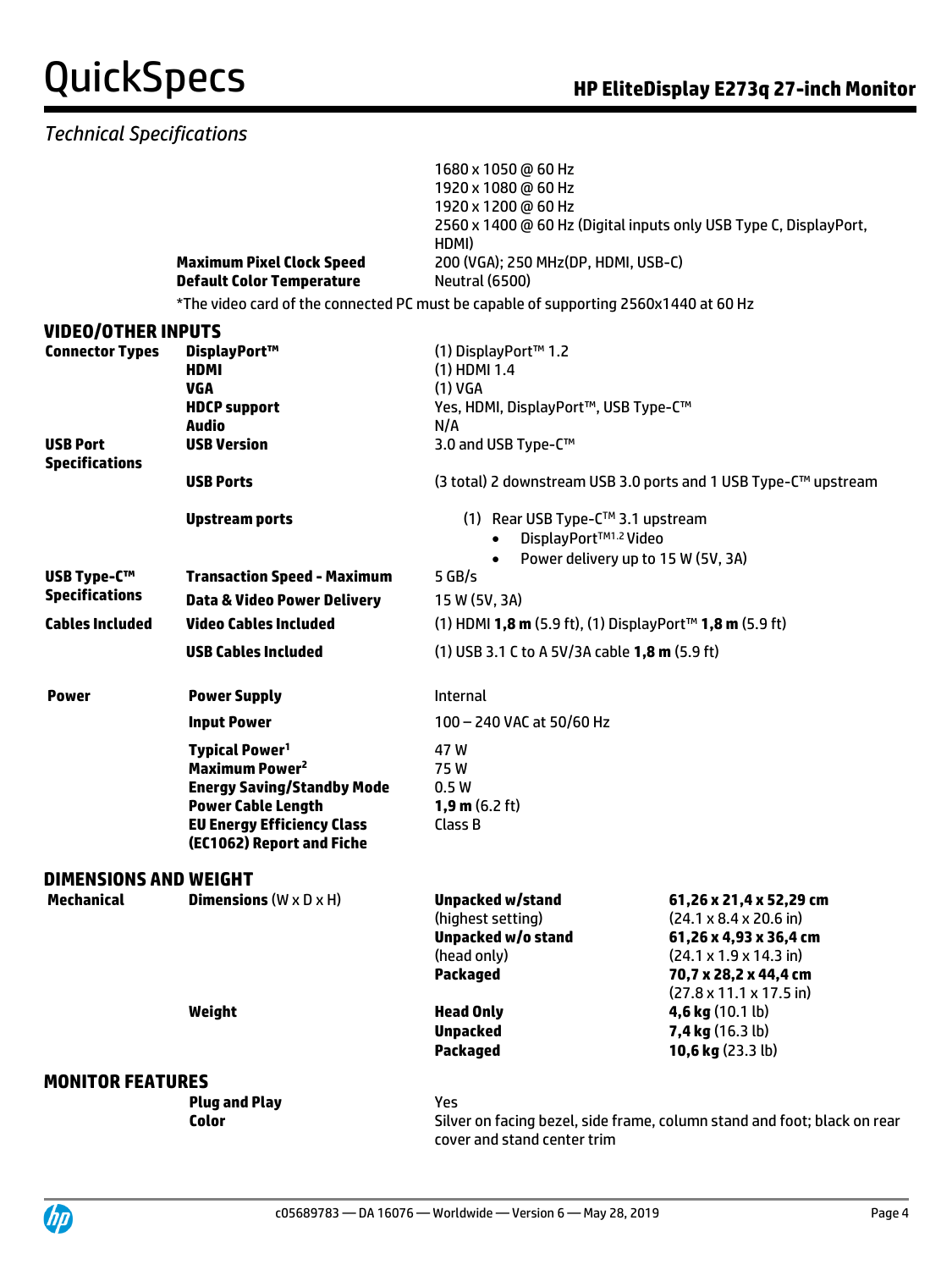#### *Technical Specifications*

|                              | <b>Cable Management</b>                                                  | cables.                                                              | Yes, integrated into column stand. Effortlessly route cables through<br>the column stand for easy management of power, video, and USB               |              |  |
|------------------------------|--------------------------------------------------------------------------|----------------------------------------------------------------------|-----------------------------------------------------------------------------------------------------------------------------------------------------|--------------|--|
|                              | <b>Detachable Stand</b>                                                  | Yes, ships detached                                                  |                                                                                                                                                     |              |  |
|                              | <b>Tilt Range</b>                                                        | $-5^\circ$ to + 22 $^\circ$ vertical                                 |                                                                                                                                                     |              |  |
|                              | <b>Swivel Range</b>                                                      | 45°L to 45°R                                                         |                                                                                                                                                     |              |  |
|                              | <b>Display height</b><br>adjustment:                                     |                                                                      | Adjustment Range: 150 mm                                                                                                                            |              |  |
|                              | <b>Pivot Rotation</b>                                                    |                                                                      | Yes, 90° clockwise and counter-clockwise                                                                                                            |              |  |
|                              | <b>VESA Mounting</b>                                                     |                                                                      | Yes, 100 mm with integrated mount (included)                                                                                                        |              |  |
|                              | <b>Security Lock-Ready</b>                                               | Yes                                                                  |                                                                                                                                                     |              |  |
| <b>ENVIRONMENTAL</b>         |                                                                          |                                                                      |                                                                                                                                                     |              |  |
| <b>Specifications</b>        | <b>Temperature - Operating</b><br><b>Temperature - Non-</b><br>operating | 5° to 35° C (41° to 95° F)<br>$-20^{\circ}$ to 60° C (-4° to 140° F) |                                                                                                                                                     |              |  |
|                              | <b>Humidity - Operating</b>                                              |                                                                      | 20% to 80% Relative Humidity non-condensing                                                                                                         |              |  |
|                              | <b>Humidity - Non-operating</b>                                          | 5% to 95%, 38.7° C max wet-bulb                                      |                                                                                                                                                     |              |  |
|                              | <b>Altitude - Operating</b><br><b>Altitude - Non-operating</b>           | 0 to 5,000 m (0 to 16,404 ft)<br>0 to 12,192 m (0 to 40,000 ft)      |                                                                                                                                                     |              |  |
|                              | <b>White LED Backlights</b>                                              | Yes                                                                  |                                                                                                                                                     |              |  |
|                              | <b>CCFL Panel</b>                                                        | No                                                                   |                                                                                                                                                     |              |  |
|                              | <b>Arsenic-Free Display Glass</b>                                        | Yes                                                                  |                                                                                                                                                     |              |  |
|                              | Low Halogen <sup>3</sup>                                                 | Yes (except cables)                                                  |                                                                                                                                                     |              |  |
|                              | <b>Mercury-Free Display</b>                                              | Yes                                                                  |                                                                                                                                                     |              |  |
|                              | <b>Backlights</b>                                                        |                                                                      |                                                                                                                                                     |              |  |
| <b>Environmental</b><br>Data | <b>Eco-Label Certifications &amp;</b><br>declarations                    |                                                                      | This product has received or is in the process of being certified to the following<br>approvals and may be labeled with one or more of these marks: |              |  |
|                              |                                                                          | IT ECO declaration<br>$\bullet$                                      |                                                                                                                                                     |              |  |
|                              |                                                                          | US ENERGY STAR®<br>$\bullet$<br><b>TCO or TCO Certified Edge</b>     |                                                                                                                                                     |              |  |
|                              |                                                                          | $\bullet$<br>$\bullet$                                               | Based on US EPEAT <sup>®</sup> registration according to IEEE 1680.1-2018                                                                           |              |  |
|                              |                                                                          |                                                                      | EPEAT <sup>®</sup> . Status varies by country. Visit http://www.epeat.net for more                                                                  |              |  |
|                              |                                                                          | information.                                                         |                                                                                                                                                     |              |  |
|                              |                                                                          | $\bullet$                                                            | US Federal Energy Management Program (FEMP)                                                                                                         |              |  |
|                              | <b>Energy Consumption</b>                                                |                                                                      |                                                                                                                                                     |              |  |
|                              | (in accordance with US                                                   |                                                                      |                                                                                                                                                     |              |  |
|                              | <b>ENERGY STAR<sup>®</sup> test</b>                                      |                                                                      |                                                                                                                                                     |              |  |
|                              | method)                                                                  | 115VAC, 60Hz                                                         | 230VAC, 50Hz                                                                                                                                        | 100VAC, 50Hz |  |
|                              | <b>Normal Operation</b>                                                  | 26 W                                                                 | 25.8 W                                                                                                                                              | 25.7W        |  |
|                              | Sleep                                                                    | 0.27W                                                                | 0.3W                                                                                                                                                | 0.27W        |  |
|                              | <b>Off</b>                                                               | 0.2W                                                                 | 0.19W                                                                                                                                               | 0.13W        |  |
|                              | <b>Heat Dissipation*</b>                                                 | 115VAC, 60Hz                                                         | 230VAC, 50Hz                                                                                                                                        | 100VAC, 50Hz |  |
|                              | <b>Normal Operation</b>                                                  | 89 BTU/hr                                                            | 88 BTU/hr                                                                                                                                           | 88 BTU/hr    |  |
|                              | Sleep                                                                    | 1 BTU/hr                                                             | 1 BTU/hr                                                                                                                                            | 1 BTU/hr     |  |
|                              | 0ff                                                                      | 1 BTU/hr                                                             | 1 BTU/hr                                                                                                                                            | 1 BTU/hr     |  |

\*NOTE: Heat dissipation is calculated based on the measured watts, assuming the service level is attained for one hour.

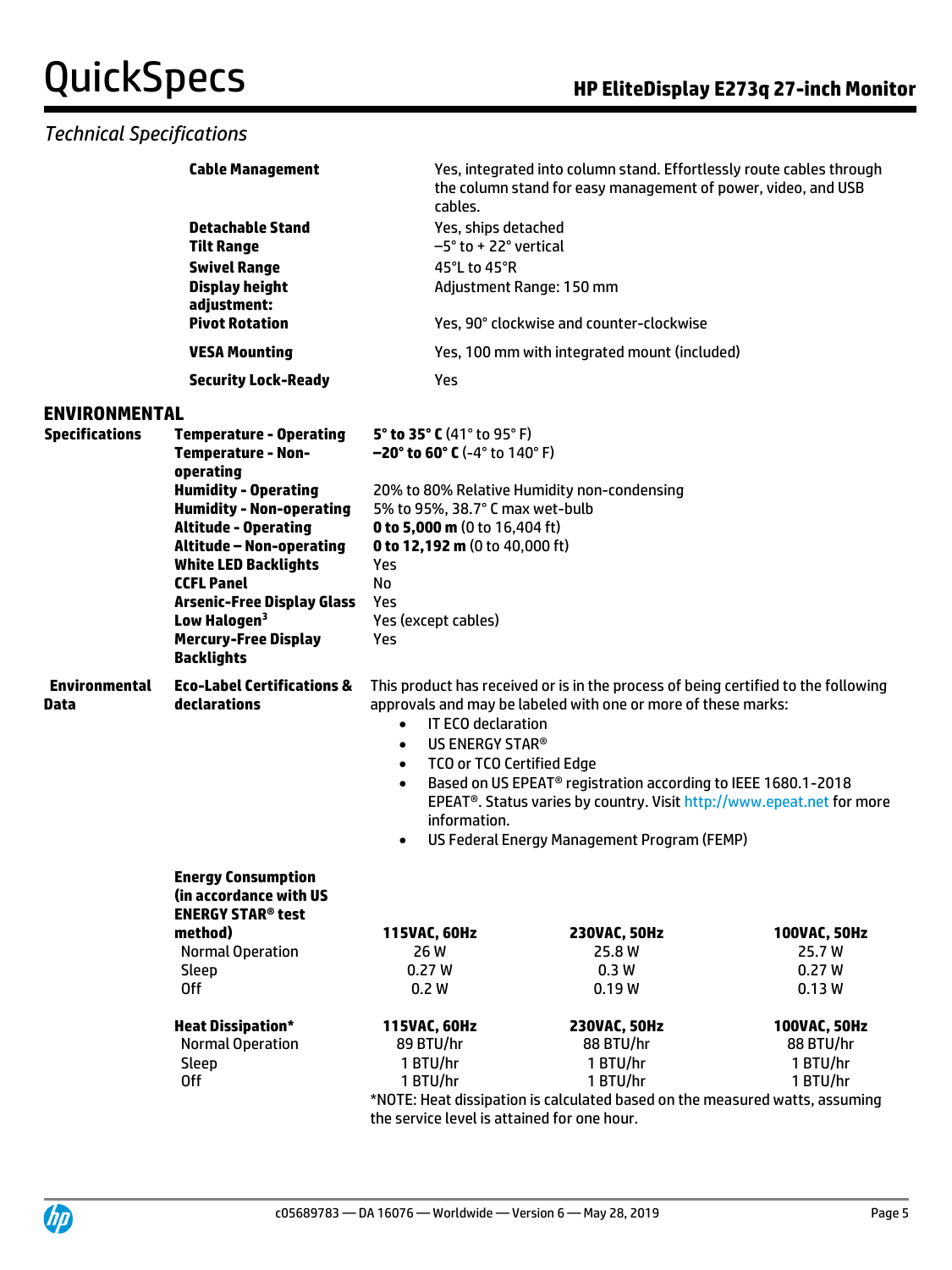#### *Technical Specifications*

| <b>Additional Information</b> | $\bullet$<br>$\bullet$<br>$\bullet$<br>$\bullet$<br>$\bullet$<br>$\bullet$<br>life. | This product is in compliance with the Restrictions of Hazardous<br>Substances (RoHS) directive - 2002/95/EC.<br>This HP product is designed to comply with the Waste Electrical and<br>Electronic Equipment (WEEE) Directive - 2002/96/EC.<br>This product is in compliance with California Proposition 65 (State of<br>California; Safe Drinking Water and Toxic Enforcement Act of 1986).<br>This product is in compliance with the IEEE 1680.1 (EPEAT®) standard,<br>see www.epeat.net<br>Plastics parts weighing over 25 grams used in the product are marked<br>per ISO 11469 and ISO1043.<br>This product contains 37.6% post-consumer recycled plastic (by wt.)<br>This product is 98.4% recycle-able when properly disposed of at end of |                 |
|-------------------------------|-------------------------------------------------------------------------------------|---------------------------------------------------------------------------------------------------------------------------------------------------------------------------------------------------------------------------------------------------------------------------------------------------------------------------------------------------------------------------------------------------------------------------------------------------------------------------------------------------------------------------------------------------------------------------------------------------------------------------------------------------------------------------------------------------------------------------------------------------|-----------------|
| <b>Packaging Materials</b>    | <b>External:</b>                                                                    | PAPER/Corrugated                                                                                                                                                                                                                                                                                                                                                                                                                                                                                                                                                                                                                                                                                                                                  | 1715g           |
|                               |                                                                                     | PAPER/Paper                                                                                                                                                                                                                                                                                                                                                                                                                                                                                                                                                                                                                                                                                                                                       | 28 <sub>g</sub> |
|                               | <b>Internal:</b>                                                                    | PLASTIC/Polystyrene Expanded - EPS                                                                                                                                                                                                                                                                                                                                                                                                                                                                                                                                                                                                                                                                                                                | 558 g           |
|                               |                                                                                     | COMPOSITE/paper/carton+plastic                                                                                                                                                                                                                                                                                                                                                                                                                                                                                                                                                                                                                                                                                                                    | 3 <sub>g</sub>  |
|                               |                                                                                     | PLASTIC/Other                                                                                                                                                                                                                                                                                                                                                                                                                                                                                                                                                                                                                                                                                                                                     | 1 <sub>g</sub>  |
|                               |                                                                                     | PLASTIC/Polyester - PET                                                                                                                                                                                                                                                                                                                                                                                                                                                                                                                                                                                                                                                                                                                           | 16 <sub>g</sub> |
| <b>RoHS Compliance</b>        |                                                                                     | HP, Inc. is committed to compliance with all applicable environmental laws and<br>regulations, including the European Union Restriction of Hazardous Substances<br>(RoHS) Directive. HP's goal is to exceed compliance obligations by meeting the<br>requirements of the RoHS Directive on a worldwide basis. By July 1, 2006, RoHS<br>substances will be virtually eliminated (virtually = to levels below legal limits)<br>for all HP electronic products subject to the RoHS Directive, except where it is<br>widely recognized that there is no technically feasible alternative (as indicated                                                                                                                                                |                 |

by an exemption under the EU RoHS Directive).

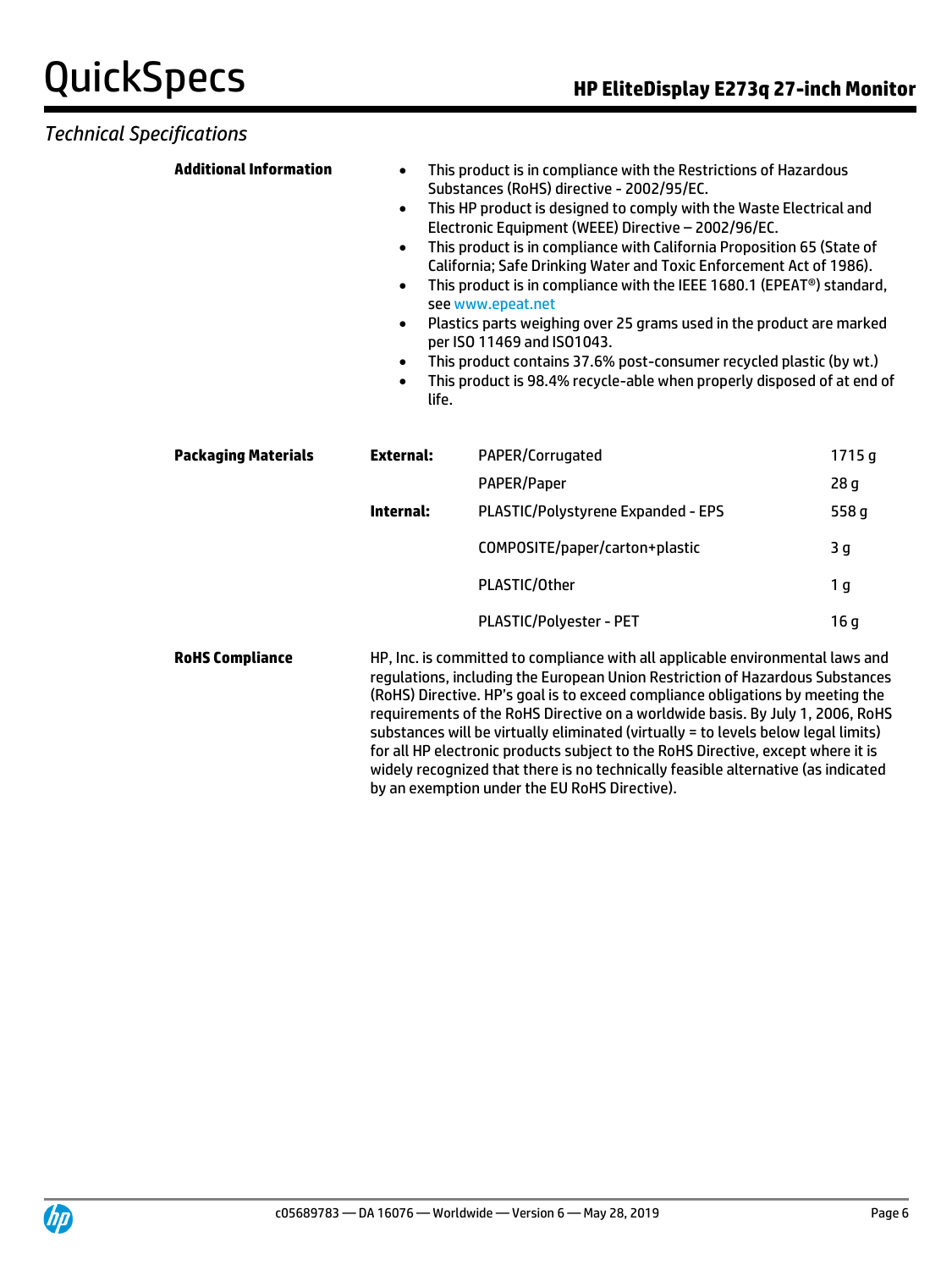#### *Technical Specifications*

**Material Usage** This product does not contain any of the following substances in excess of regulatory limits (refer to the HP General Specification for the Environment at [http://www.hp.com/hpinfo/globalcitizenship/environment/pdf/gse.pdf\)](http://www.hp.com/hpinfo/globalcitizenship/environment/pdf/gse.pdf):

- Asbestos
- Certain Azo Colorants
- Certain Brominated Flame Retardants may not be used as flame retardants in plastics
- Cadmium
- Chlorinated Hydrocarbons
- Chlorinated Paraffins
- Formaldehyde
- Halogenated Diphenyl Methanes
- Lead carbonates and sulfates
- Lead and Lead compounds
- **Mercuric Oxide Batteries**
- Nickel finishes must not be used on the external surface designed to be frequently handled or carried by the user.
- Ozone Depleting Substances
- Polybrominated Biphenyls (PBBs)
- Polybrominated Biphenyl Ethers (PBBEs)
- Polybrominated Biphenyl Oxides (PBBOs)
- Polychlorinated Biphenyl (PCB)
- Polychlorinated Terphenyls (PCT)
- Polyvinyl Chloride (PVC) except for wires and cables, and certain retail packaging has been voluntarily removed from most applications.
- Radioactive Substances
- Tributyl Tin (TBT), Triphenyl Tin (TPT), Tributyl Tin Oxide (TBTO)

**Packaging HP follows these guidelines to decrease the environmental impact of product** packaging:

- Eliminate the use of heavy metals such as lead, chromium, mercury and cadmium in packaging materials.
- Eliminate the use of ozone-depleting substances (ODS) in packaging materials.
- Design packaging materials for ease of disassembly.
- Maximize the use of post-consumer recycled content materials in packaging materials.
- Use readily recyclable packaging materials such as paper and corrugated materials.
- Reduce size and weight of packages to improve transportation fuel efficiency.
- Plastic packaging materials are marked according to ISO 11469 and DIN 6120 standards.

**End-of-life Management and Recycling** Hewlett-Packard offers end-of-life HP product return and recycling programs in many geographic areas. To recycle your product, please go to: <http://www.hp.com/go/reuse-recycle> or contact your nearest HP sales office. Products returned to HP will be recycled, recovered or disposed of in a responsible manner.

> The EU WEEE directive (2002/95/EC) requires manufacturers to provide treatment information for each product type for use by treatment facilities.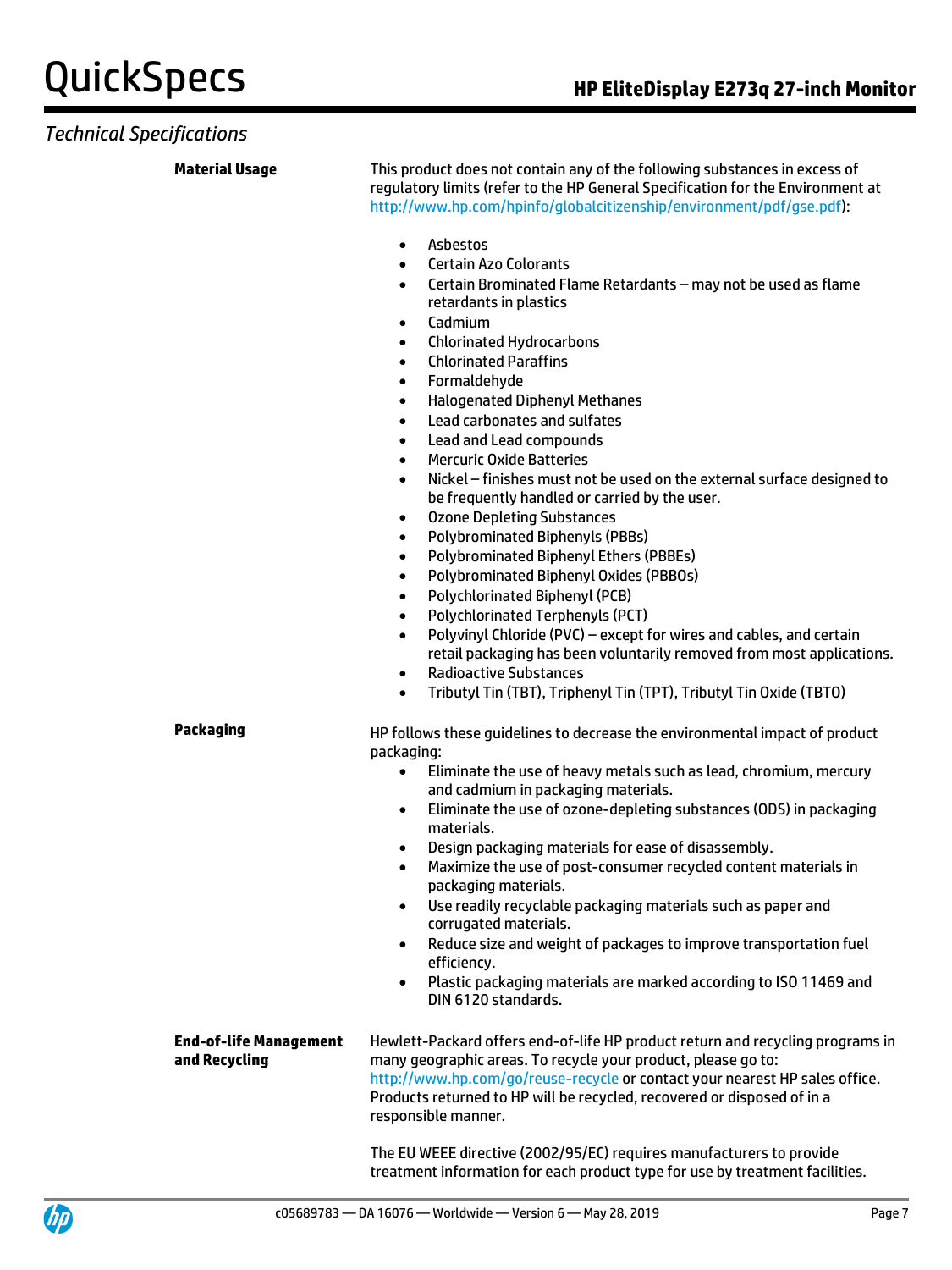|                                             | <b>Technical Specifications</b>                                                               |                                                                                                                                                                                                                                                                                                                                                                                                                                                                                   |
|---------------------------------------------|-----------------------------------------------------------------------------------------------|-----------------------------------------------------------------------------------------------------------------------------------------------------------------------------------------------------------------------------------------------------------------------------------------------------------------------------------------------------------------------------------------------------------------------------------------------------------------------------------|
|                                             |                                                                                               | This information (product disassembly instructions) is posted on the Hewlett<br>Packard web site at: http://www.hp.com/go/recyclers. These instructions may<br>be used by recyclers and other WEEE treatment facilities as well as HP OEM<br>customers who integrate and re-sell HP equipment.                                                                                                                                                                                    |
|                                             | <b>HP, Inc. Corporate</b><br><b>Environmental</b><br><b>Information</b>                       | For more information about HP's commitment to the environment:<br><b>Global Citizenship Report</b><br>http://www.hp.com/hpinfo/globalcitizenship/gcreport/index.html<br><b>Eco-label certifications</b><br>http://www.hp.com/hpinfo/qlobalcitizenship/environment/productdes<br>ign/ecolabels.html<br>ISO 14001 certificates:<br>http://h20195.www2.hp.com/V2/GetDocument.aspx?docname=c0475<br>5842<br>and<br>http://www.hp.com/hpinfo/globalcitizenship/environment/pdf/cert.pd |
| <b>OPTIONS</b><br>(Each sold<br>separately) | HP Single Monitor Arm —<br><b>BT861AA</b>                                                     | The flexible design of the HP Single Monitor Arm provides a seemingly endless<br>range of display adjustments with an amazing 13 inches of lift, 50 degrees of<br>tilt, and 360 degrees of pan and rotation - all at your fingertips -- helping you<br>stay comfortable and productive throughout the day.                                                                                                                                                                        |
|                                             | <b>HP B300 PC Mounting</b><br><b>Bracket - 2DW53AA</b>                                        | Attach your HP Workstation, HP Desktop Mini, HP Chromebox or select HP Thin<br>Client directly behind select 2017 and 2018 HP EliteDisplays and HP Z Displays<br>with the HP B300 PC Mounting Bracket. <sup>7</sup>                                                                                                                                                                                                                                                               |
|                                             | HP S100 Speaker Bar -<br><b>2LC49AA</b>                                                       | Add rich stereo sound to select 2017 and 2018 HP ProDisplays, HP<br>EliteDisplays, and HP Z Displays <sup>7</sup> without crowding your desk with the HP S100<br>Speaker Bar, which fits neatly underneath the display head and connects<br>through USB.                                                                                                                                                                                                                          |
|                                             | <b>HP Quick Release Bracket</b><br>-EM870AA <sup>6</sup>                                      | An easy-to-use, VESA-compliant, LCD monitor mounting solution that allows<br>you to quickly and securely attach an LCD monitor to a variety of stands,<br>brackets, arms or mounts. For more information, refer to this product's<br>QuickSpecs document.                                                                                                                                                                                                                         |
|                                             | <b>HP Integrated Work</b><br><b>Center for Desktop Mini</b><br>and Thin Client $-$<br>G1V61AA | Designed to provide convenient access to the Desktop Mini and<br>select Thin Clients to help maximize the use of limited desk space without<br>compromising performance or productivity. It will support<br>many HP 17 to 24-inch diagonal LCD monitors, with VESA standard mounting<br>brackets. For more information, refer to this product's QuickSpecs document.                                                                                                              |

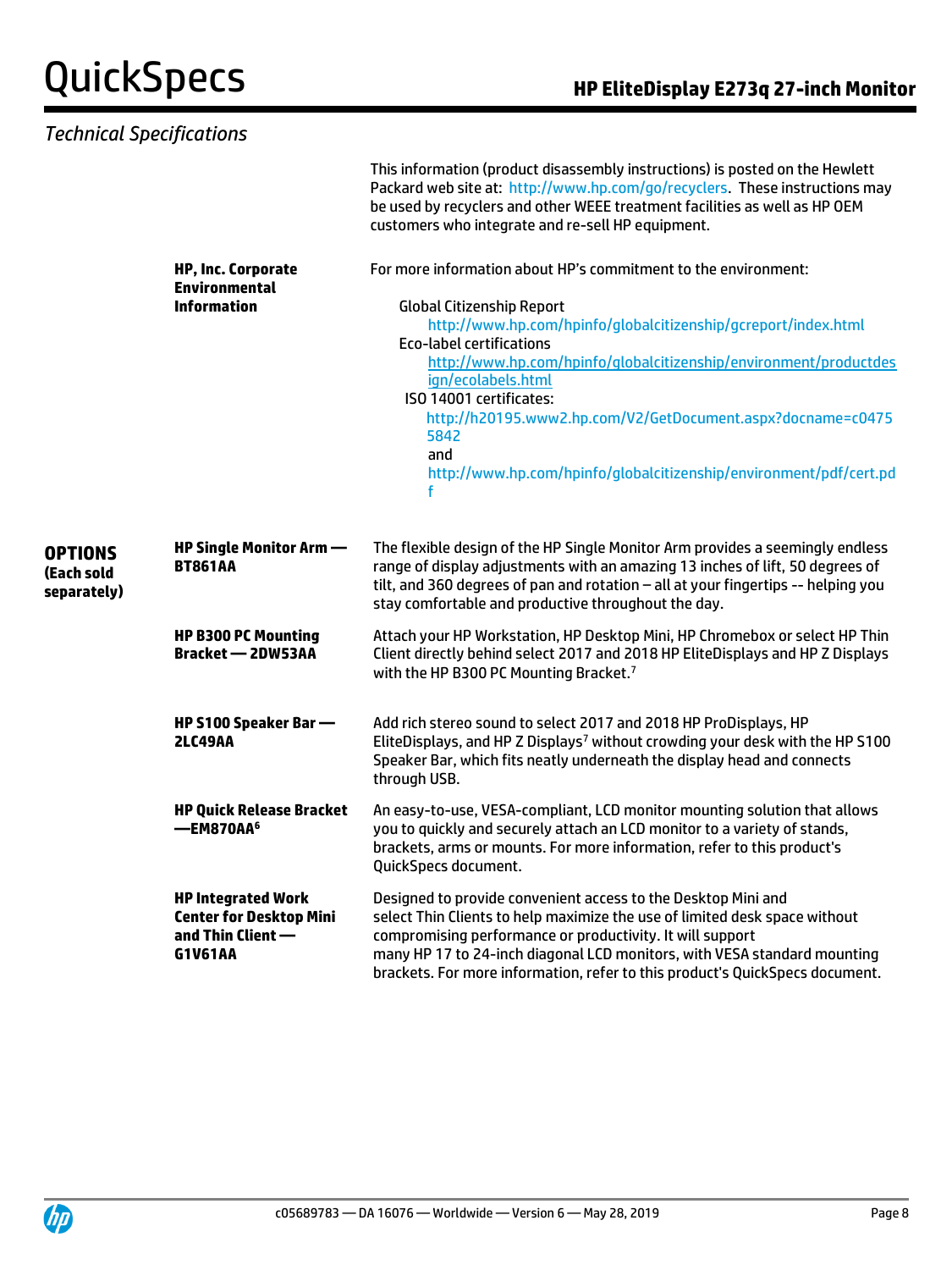#### *Technical Specifications*

#### **WHAT'S IN THE BOX?**

| What's in the<br>box? | <b>Monitor and Accessories</b> | HP EliteDisplay E273q 27-inch Monitor, AC power cord, HDMI cable (1.8<br>m length), DisplayPort™ 1.2 cable, USB 3.1 C to A 5V/3A cable                                                                                                           |  |  |
|-----------------------|--------------------------------|--------------------------------------------------------------------------------------------------------------------------------------------------------------------------------------------------------------------------------------------------|--|--|
|                       | <b>Documentation</b>           | CD, documentation                                                                                                                                                                                                                                |  |  |
| <b>Other</b>          | Software included              | <b>HP Display Assistant</b>                                                                                                                                                                                                                      |  |  |
|                       | <b>User Guide Languages</b>    | English, Arabic, S. Chinese, T. Chinese, Czech, Danish, Dutch, Finnish,<br>French, German, Greek, Hungarian, Italian, Japanese, Kazakh, Korean,<br>Norwegian, Polish, Brazilian Portuguese, Russian, Slovenian, Spanish,<br>Swedish and Turkish. |  |  |
|                       | <b>Warranty Languages</b>      | English, Arabic, S. Chinese, T. Chinese, Czech, Danish, Dutch, Finnish,<br>French, German, Greek, Hungarian, Italian, Japanese, Kazakh, Korean,<br>Norwegian, Polish, Brazilian Portuguese, Russian, Slovenian, Spanish,<br>Swedish and Turkish. |  |  |
|                       | <b>Country of Origin</b>       | China                                                                                                                                                                                                                                            |  |  |
|                       | EDTIEICATION AND COMDI IANCE   |                                                                                                                                                                                                                                                  |  |  |

#### **CERTIFICATION AND COMPLIANCE**

| <b>Certification and</b><br>Compliance | ENERGY STAR®, EPEAT® 2019 Registered <sup>4</sup> , CEL, Microsoft WHQL Certification (Windows 7, 10), TCO<br>Certified Edge, SmartWay Transport Partnership (NA SKU), CE/CB/MSIP/Mexico CoC/PSB/ICE/TUV-<br>GS/TUV-S/ISO 9241-307/EAC/cTUVus/PSE/ISC/CCC/CEL/CECP/VCCI/FCC/BSMI/Vietnam MEPS/ANZ<br>MEPS/RCM/WEEE |
|----------------------------------------|--------------------------------------------------------------------------------------------------------------------------------------------------------------------------------------------------------------------------------------------------------------------------------------------------------------------|
| <b>Compatibility</b>                   | Compatible with platforms using the VESA standard video modes. Recommended for use with HP<br>products.                                                                                                                                                                                                            |
| <b>Service and Warranty</b>            | Protected by HP, including a 3-year standard limited warranty. Optional HP Care Pack Services are<br>extended service contracts that extend your protection beyond the standard warranties. <sup>5</sup>                                                                                                           |

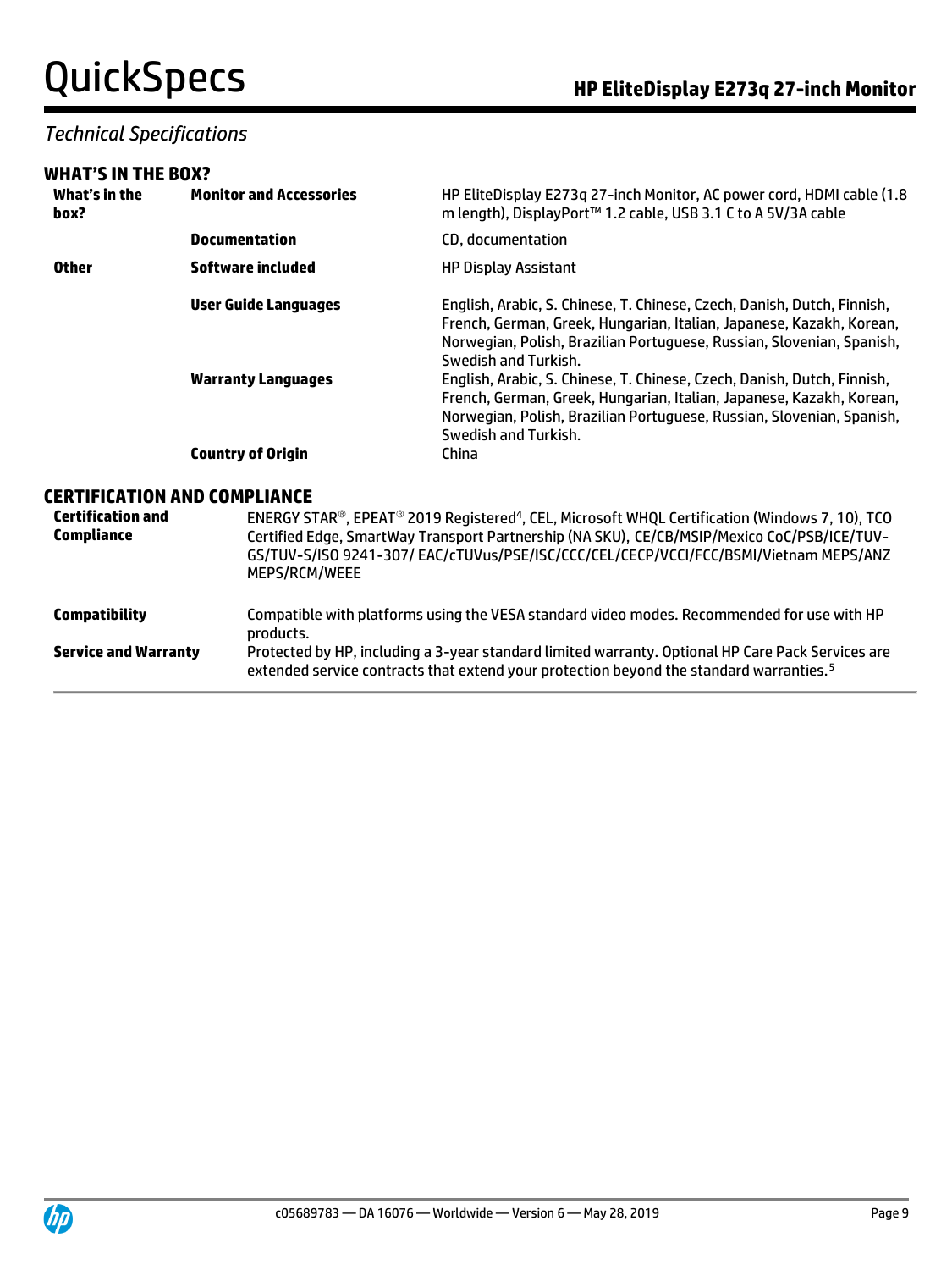### *Technical Specifications*

Copyright © 2019 HP Development Company, L.P.

The information contained herein is subject to change without notice. The only warranties for HP products are set forth in the express limited warranty statements accompanying such products. Nothing herein should be construed as constituting an additional warranty. HP shall not be liable for technical or editorial errors or omissions contained herein.

DisplayPort™ and the DisplayPort™ logo are trademarks owned by the Video Electronics Standards Association (VESA®) in the United States and other countries.

Microsoft and Windows are registered trademarks or trademarks of Microsoft Corporation in the U.S. and/or other countries.

ENERGY STAR is a registered trademark owned by the U.S. Environmental Protection Agency.

- 1. Default Power is measured with factory defaults, including factory default brightness and USB ports loaded at 25% of maximum.
- 2. Maximum Power is measured with monitor at maximum brightness and with USB ports loaded at 100% of maximum.
- 3. External power supplies, power cords, cables and peripherals are not Low Halogen. Service parts obtained after purchase may not be Low Halogen.
- 4. Based on US EPEAT® registration according to IEEE 1680.1-2018 EPEAT®. Status varies by country. Visit http://www.epeat.net for more information.
- 5. Service levels and response times for HP Care Pack Services may vary depending on your geographic location. Service starts from date of hardware purchase. Restrictions and limitations apply. See http://www.hp.com/go/cpc for details.
- 6. The HP Quick Release has been designed to support a maximum of up to 24 lbs (10.9 kg) for all devices mounted. Because mounting surfaces vary widely and the final mounting method and configuration may vary, mounting fasteners are not supplied (other than the VESA-compliant screws). HP recommends that you consult with a qualified engineering, architectural or construction professional to determine the appropriate type and quantity of mounting fasteners required for your application and to ensure that your mounting solution is properly installed to support applied loads.
- 7. Sold separately. See product QuickSpecs for exact device and display compatibility.